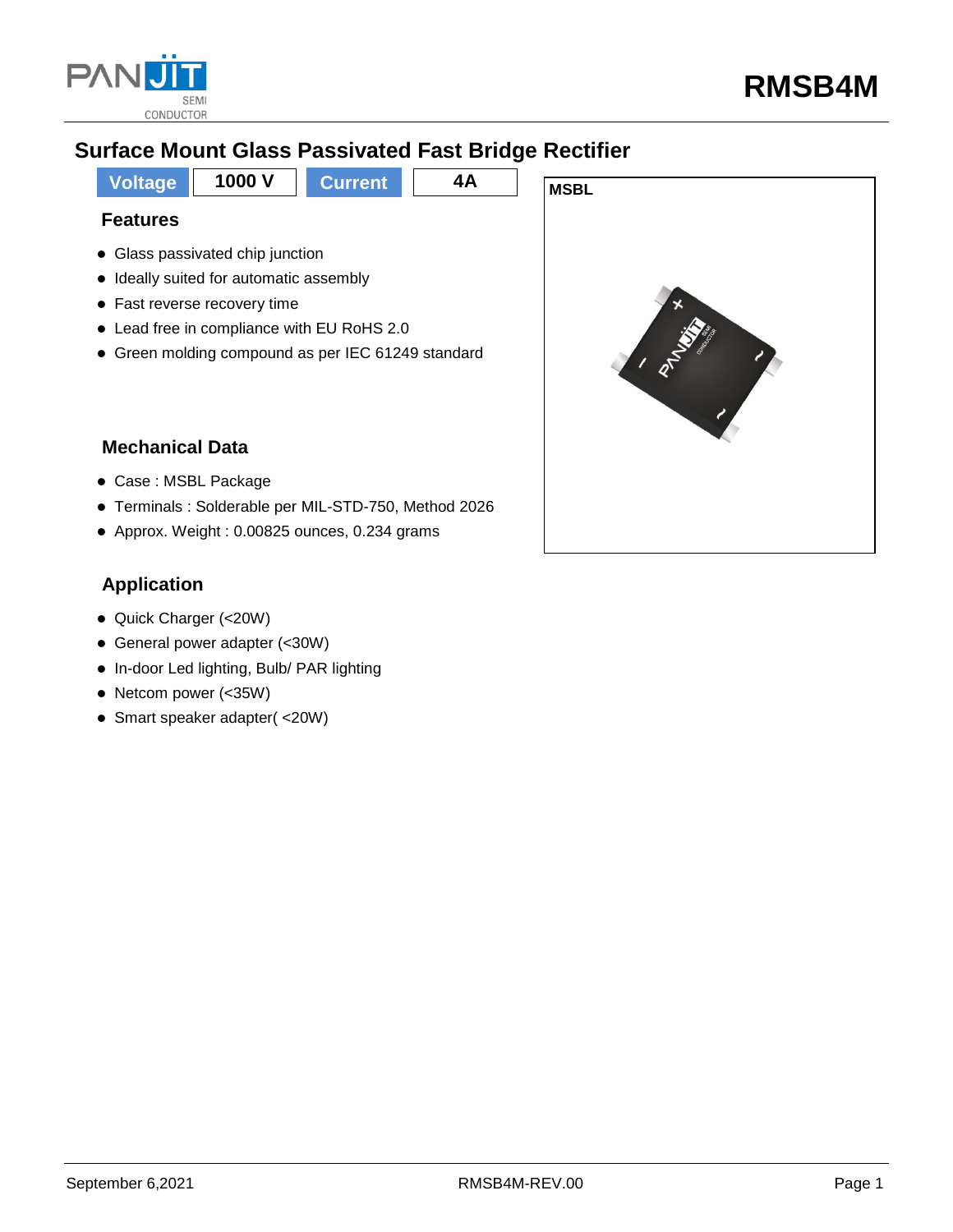

## **Maximum Ratings and Thermal Characteristics** (TA = 25 °C unless otherwise noted)

| <b>PARAMETER</b>                                                                                                                                 | <b>SYMBOL</b>           | <b>LIMIT</b> | <b>UNITS</b> |
|--------------------------------------------------------------------------------------------------------------------------------------------------|-------------------------|--------------|--------------|
| Maximum Repetitive Peak Reverse Voltage                                                                                                          | VRRM                    | 1000         | $\vee$       |
| Maximum RMS Voltage                                                                                                                              | <b>V</b> <sub>RMS</sub> | 700          | V            |
| Maximum DC Blocking Voltage                                                                                                                      | <b>V<sub>DC</sub></b>   | 1000         | V            |
| Maximum Average Forward Current                                                                                                                  | F(AV)                   | 4            | A            |
| Peak Forward Surge Current: 8.3 ms Single Half Sine-<br>$@T_A = 25 °C$<br>Wave Superimposed On Rated Load<br>@ T <sub>A</sub> = 125 °C           | <b>IFSM</b>             | 95<br>76     | A            |
| @ T <sub>A</sub> = 25 °C<br>Peak Forward Surge Current: 1.0 ms Single Half Sine-<br>Wave Superimposed On Rated Load<br>@ T <sub>A</sub> = 125 °C | <b>IFSM</b>             | 190<br>152   | A            |
| $12$ t rating for fusing ( t = 8.3ms)                                                                                                            | $1^2$ t                 | 37.45        | $A^2S$       |
| <b>Typical Junction Capacitance</b><br>Measured at 1 MHZ And Applied $V_R = 4$ V (Note 1)                                                        | $C_{J}$                 | 50           | рF           |
| Maximum Reverse Recovery Time (Note 3)                                                                                                           | trr                     | 500          | ns           |
| (Note 2)<br><b>Typical Thermal Resistance</b>                                                                                                    | $R_{\theta$ JC          | 15           | °C⁄W         |
| <b>Operating Junction Temperature Range</b>                                                                                                      | ТJ                      | $-55 - 150$  | $\rm ^{o}C$  |
| Storage Temperature Range                                                                                                                        | <b>T</b> <sub>STG</sub> | $-55 - 150$  | ∘C           |

## **Electrical Characteristics** (T<sub>A</sub> = 25 °C unless otherwise noted)

| <b>PARAMETER</b>       | <b>SYMBOL</b> | <b>TEST CONDITION</b>                  | MIN.                     | TYP. | MAX. | <b>UNITS</b> |  |
|------------------------|---------------|----------------------------------------|--------------------------|------|------|--------------|--|
| <b>Forward Voltage</b> | V⊧            | $F = 4 A. T_J = 25°C$                  | $\overline{\phantom{0}}$ |      |      |              |  |
| <b>Reverse Current</b> | <b>IR</b>     | $V_R$ = 1000 V, T <sub>J</sub> = 25 °C | $\sim$                   |      |      |              |  |
|                        |               | $V_R$ = 1000 V, T J = 125 °C           | $\blacksquare$           |      | 200  | uA           |  |

NOTES :

- 1. Measured at 1MHz and applied reverse voltage of 4 V D.C.
- 2. Mounted on a FR4, 100x100x1.6mm, 2oz copper pad area
- 3. Measured with  $I_F = 0.5 A$ ,  $I_{R} = 1 A$ ,  $I_{RR} = 0.25 A$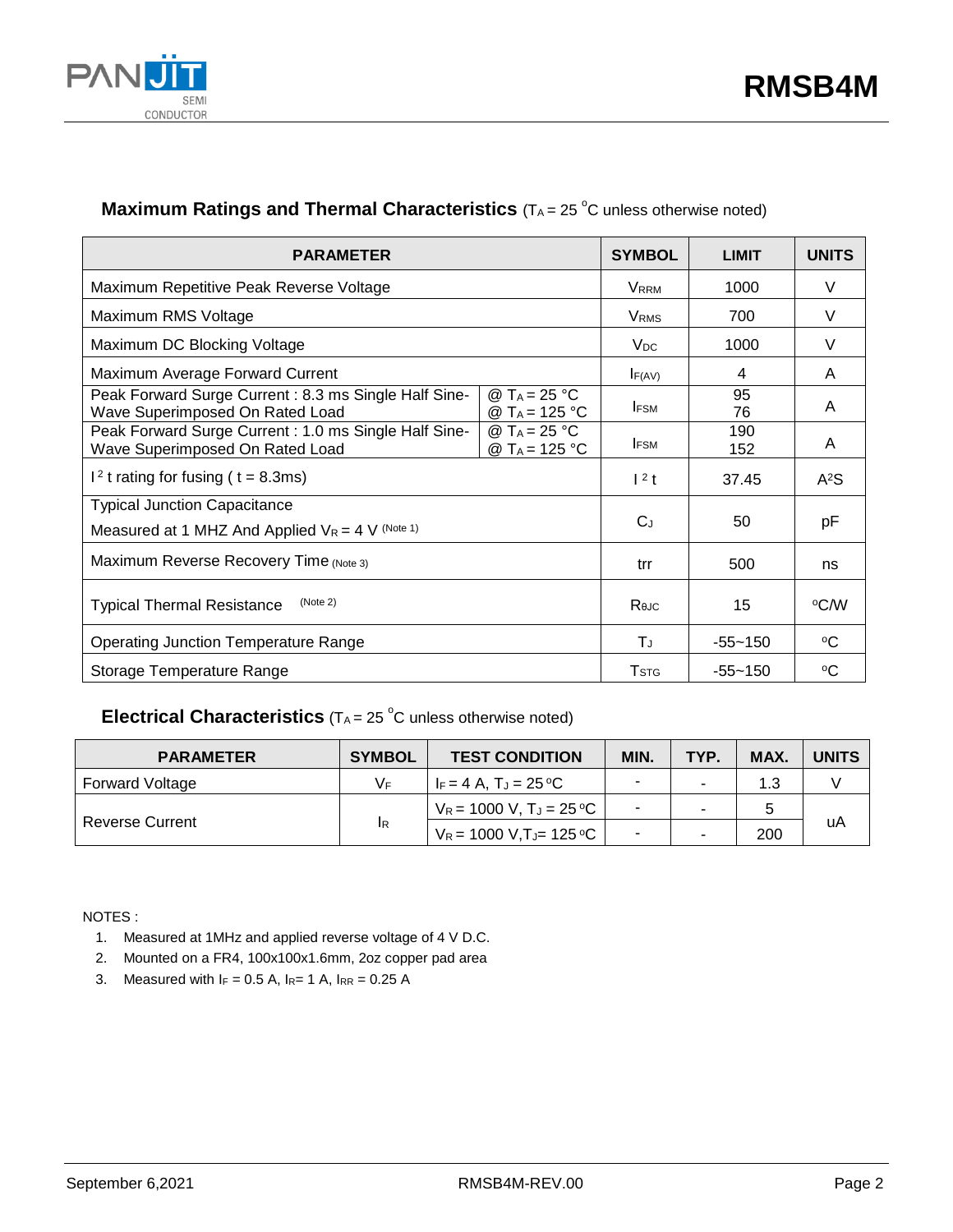

# **RMSB4M**

#### **TYPICAL CHARACTERISTIC CURVES**



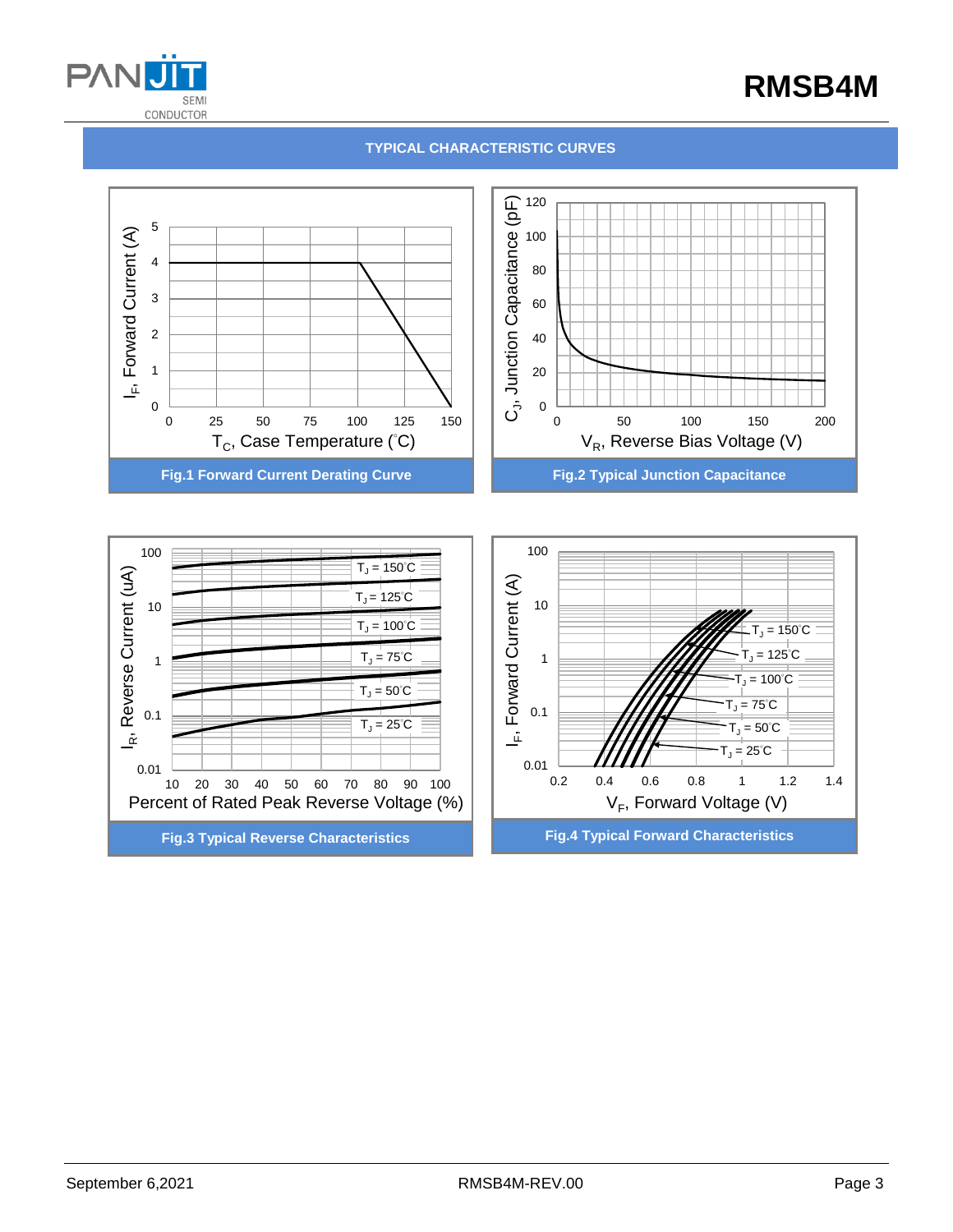

## **Part No. Packing Code Version**

| <b>Part No. Packing Code</b> | Package Type | <b>Packing Type</b> | <b>Marking</b> |
|------------------------------|--------------|---------------------|----------------|
| RMSB4M R2 00101              | <b>MSBL</b>  | 3K pcs / 13" reel   | RMSB4M         |

## **Packaging Information & Mounting Pad Layout**